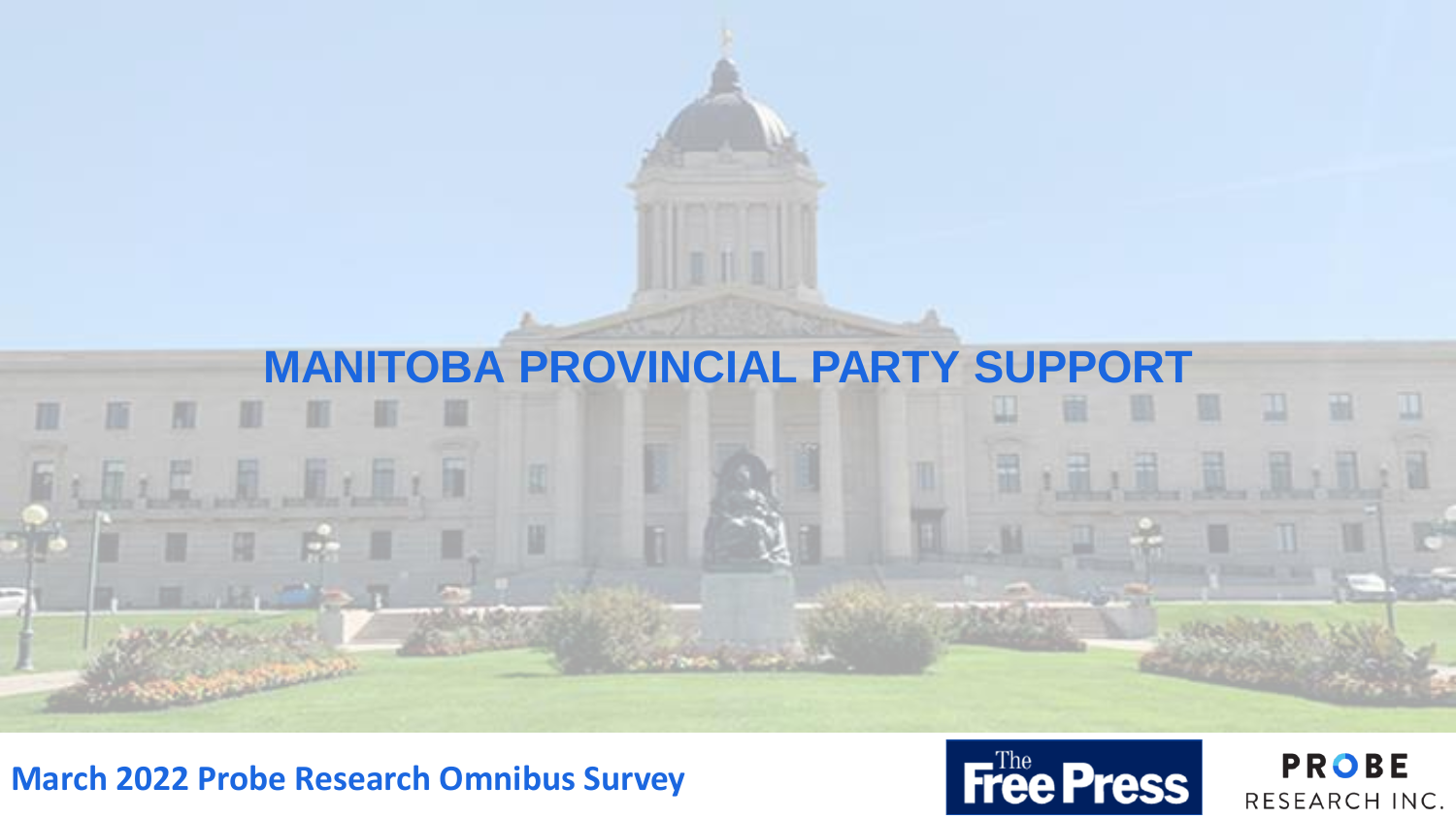#### **PROBE RESEARCH INC.**

# **Information:**

#### **Scott MacKay**

**President** (204) 926-6565 scott@probe-research.com

#### **Probe Research Inc.**

603 – 191 Lombard Ave. Winnipeg, MB R3B 0X1 (204) 926-6565

#### [www.probe-research.com](http://www.probe-research.com/)



# **For More Key Findings**

The gap between the opposition New Democrats and governing Progressive Conservatives continues to widen in both Winnipeg and the rest of the province, a new Probe Research survey conducted for the *Winnipeg Free Press* finds.

As the spring session of the Manitoba Legislature gets underway, the NDP enjoys the support of 44 per cent decided and leaning Manitoba voters (+2% vs. December 2021). Support for Premier Heather Stefanson and the governing PCs has slipped slightly (from 37% to 34%) while the Manitoba Liberals have experienced a slight bump in support province-wide (+3% to 15%). Seven per cent prefer a party not represented in the Legislature, including two percent who would vote for a Green Party candidate (-2% vs. December). Overall, 16 per cent of Manitobans are undecided on which party to support.

In Winnipeg, the NDP now has the support of more than one-half of decided or leaning voters (52%, +2 vs. December), with the Liberals also seeing an uptick in support (18%, +3%) at the expense of the PCs (23%, - 4%). The NDP has a significant lead in all areas of Winnipeg, with the Liberals slightly ahead of the PCs in southwest Winnipeg – which includes the long-time constituency of Fort Whyte, which the PCs narrowly retained over the Liberals in a by-election on March 22. Outside Winnipeg, meanwhile, more than one-half (51%) continue to back the PCs, with NDP support up slightly since December (31%, +3%).

The PCs' long-standing advantage over the NDP among older voters has eroded, with the two parties virtually tied in support among those aged 55 and over (37% and 39% respectively). The NDP also continues to hold a massive edge in support among female voters, as well as among younger adults and Indigenous and racialized Manitobans.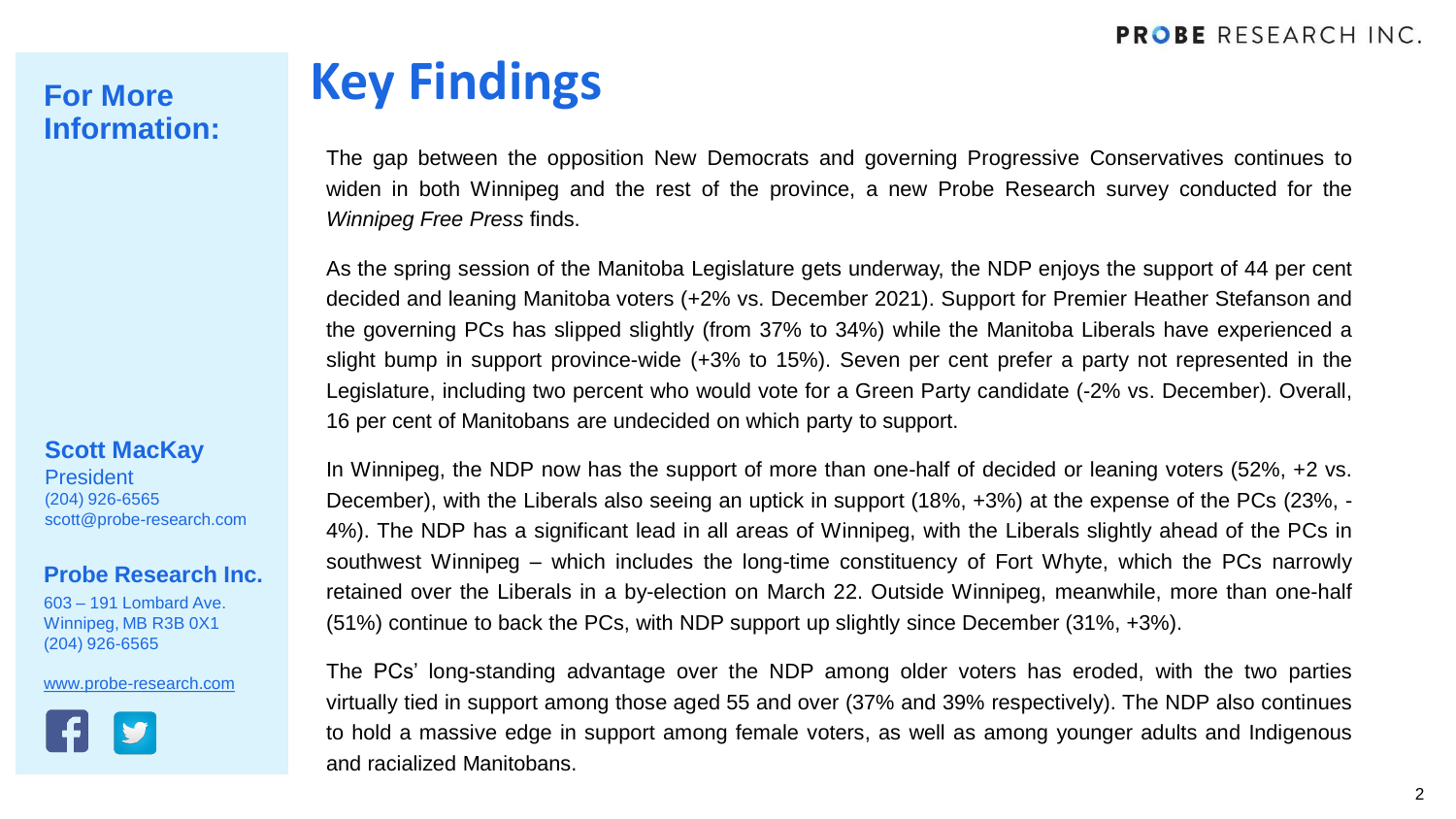# **Methodology About the Probe Research Omnibus**

For more than two decades, Probe Research Inc. has undertaken quarterly omnibus surveys of random and representative samples of Manitoba adults. These scientific telephone surveys have provided strategic and proprietary insights to hundreds of public, private and notfor-profit clients on a range of social, cultural and public policy topics. The Probe Research Omnibus Survey is the province's largest and most trusted general population survey.

## **Survey Instrument**

The survey instrument was designed by Probe Research in close consultation with the *Winnipeg Free Press.*

Probe Research surveyed a random and representative sampling of 1,000 adults residing in Manitoba between March 9 and 21, 2022.

With a sample of 1,000, one can say with 95 per cent certainty that the results are within  $\pm$  3.1 percentage points of what they would have been if the entire adult population of Manitoba had been surveyed. The margin of error is higher within each of the survey's population sub-groups.

The sample consists of 390 Manitobans randomly recruited via live-agent operator; 363 Manitobans randomly recruited via Interactive Voice Response (IVR) and 247 members of Probe Research's online panel. All respondents completed the survey on an online platform.

Modified random digit dialing, including both landline and wireless numbers, ensured all Manitoba adults had an equal opportunity to participate in this Probe Research survey.

Minor statistical weighting has been applied to this sample to ensure that age and gender characteristics properly reflect known attributes of the province's population. All data analysis was performed using SPSS statistical analysis software.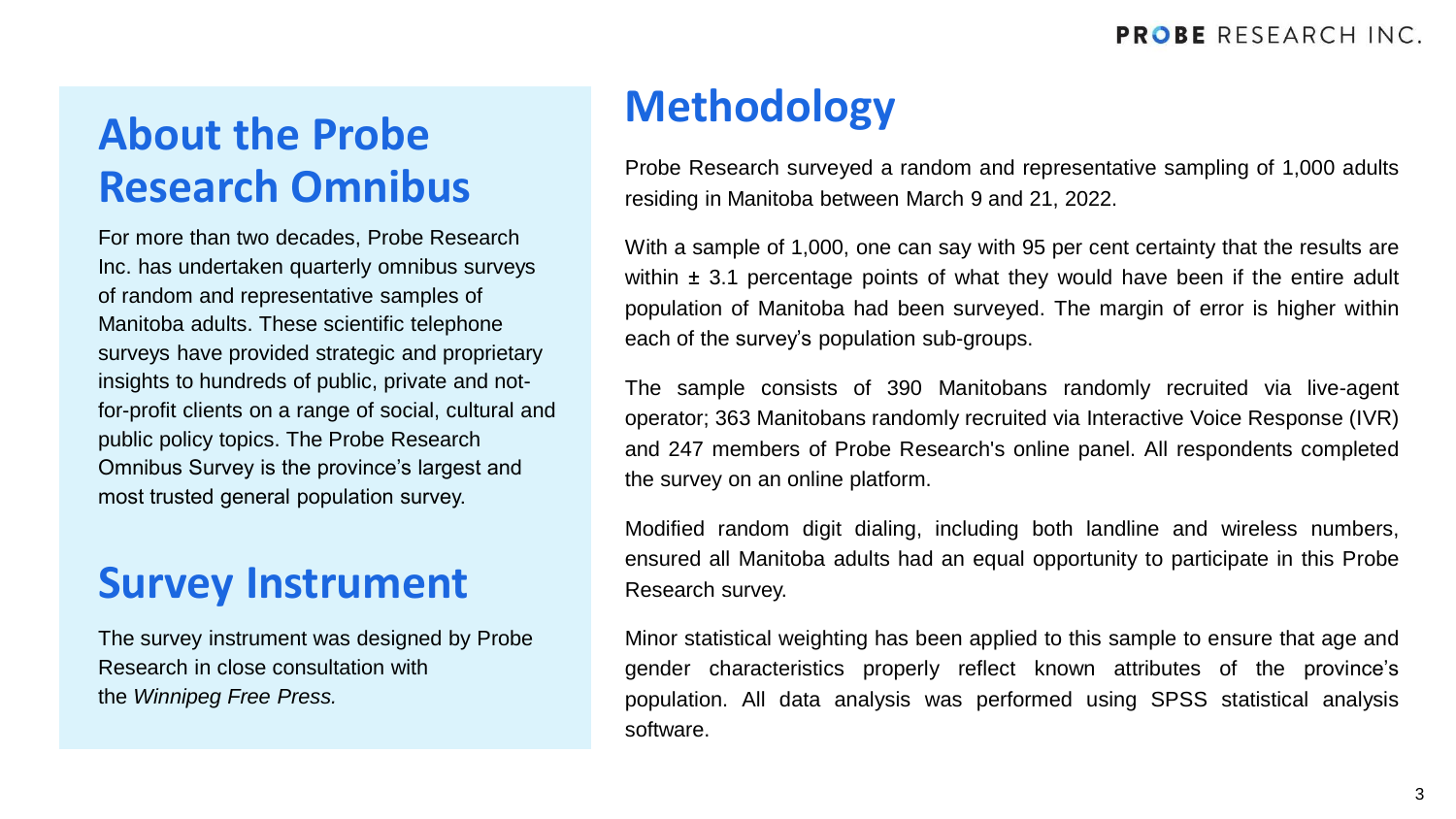## Provincial Party Support in Manitoba: Tracking

NDP leads widens province-wide, with Liberal support also increasing slightly



*Q1/2. If a provincial election were held tomorrow, which party's candidate would you be most likely to support? Even though you have not decided whom you would vote for, is there nonetheless a provincial party's candidate that you think you might want to support or are currently leaning toward?* Base: All respondents (N=1,000)

**PROBE RESEARCH INC.**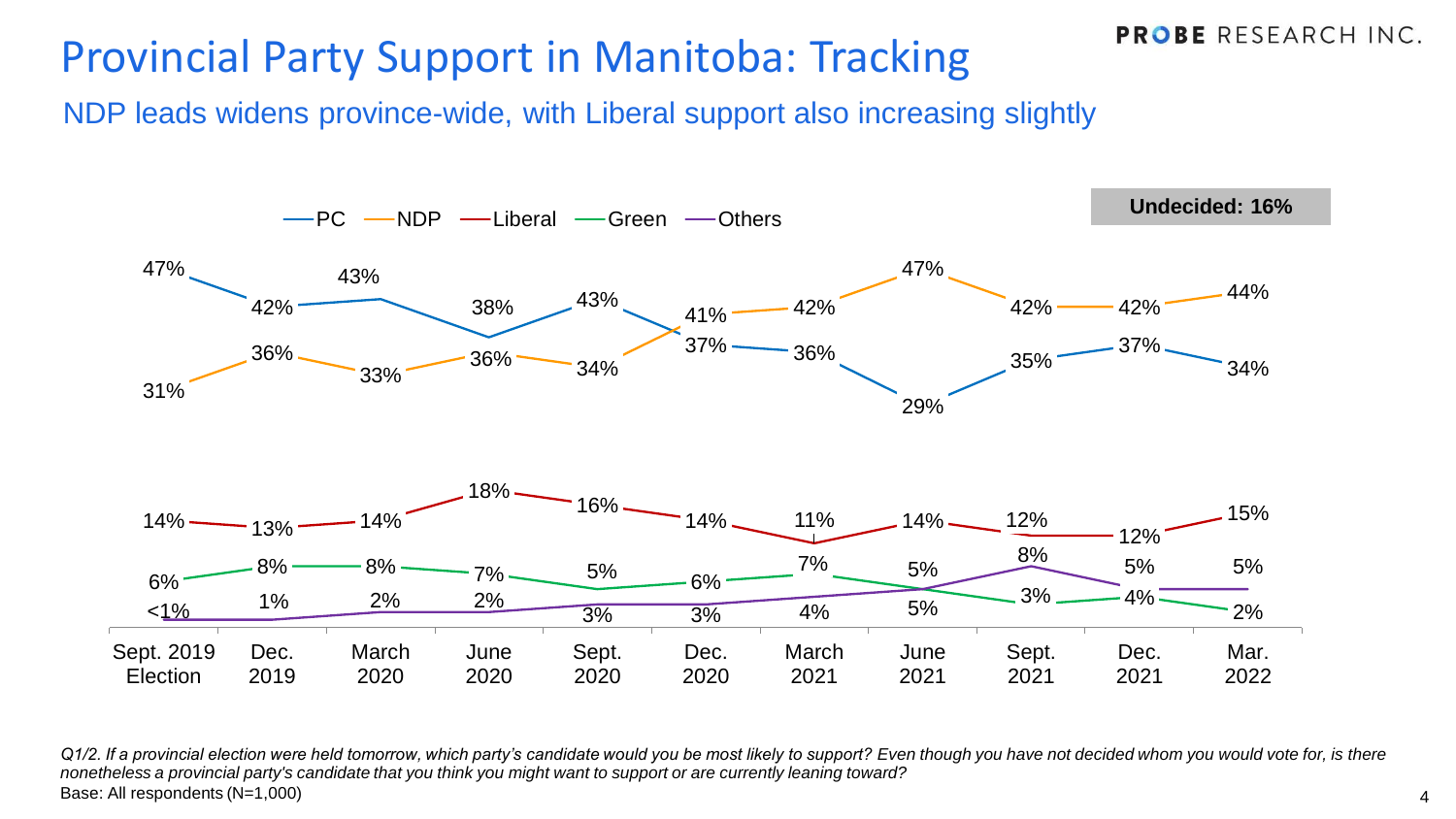## Provincial Party Support in Winnipeg: Tracking

NDP lead widens among Winnipeg voters as PC support slips



*Q1/2. If a provincial election were held tomorrow, which party's candidate would you be most likely to support? Even though you have not decided whom you would vote for, is there nonetheless a provincial party's candidate that you think you might want to support or are currently leaning toward?* Base: All respondents (N=600)

**PROBE RESEARCH INC.**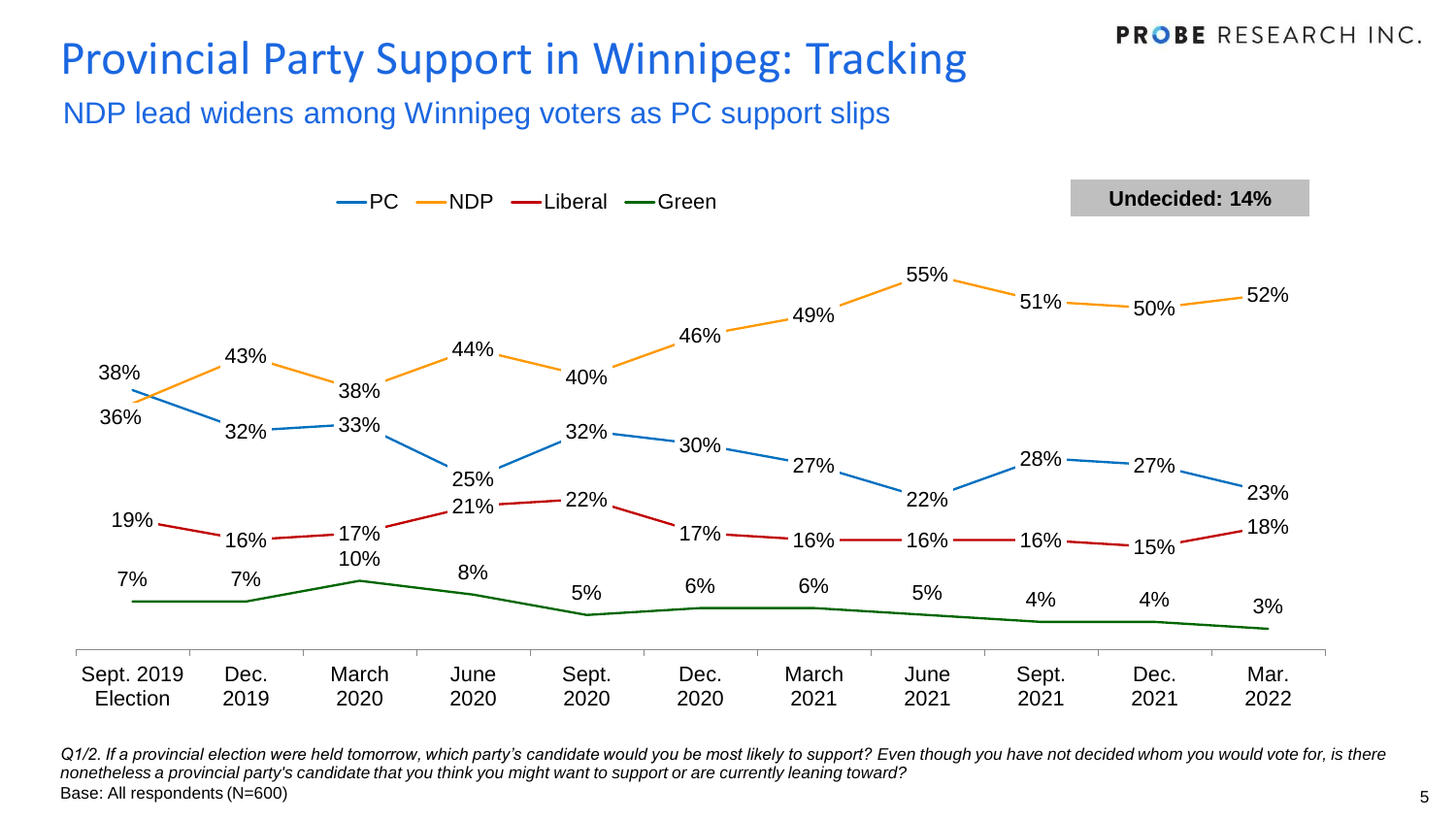## Provincial Party Support by Area of Winnipeg



*Q1/2. If a provincial election were held tomorrow, which party's candidate would you be most likely to support? Even though you have not decided whom you would vote for, is there nonetheless a provincial party's candidate that you think you might want to support or are currently leaning toward?* Base: All respondents (N=600)